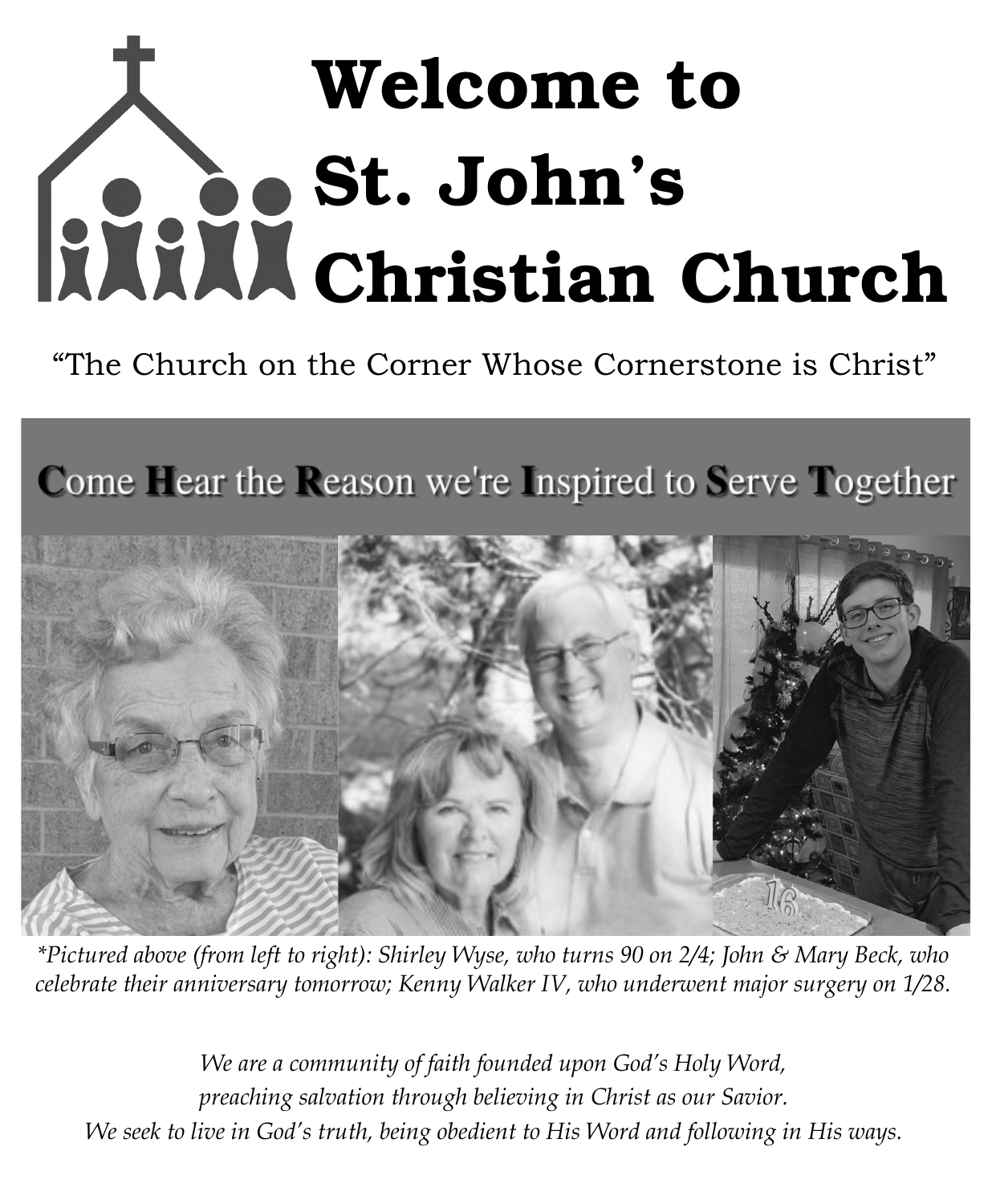| January 31, 2021 |  |  |
|------------------|--|--|
|------------------|--|--|

8:00AM & 10:30AM

| <b>Welcome to our Worship of God!</b><br><b>Fourth Sunday after Epiphany</b> |                                         |  |
|------------------------------------------------------------------------------|-----------------------------------------|--|
| Ringing of the Tower Bells                                                   |                                         |  |
| <b>Welcome and Announcements</b>                                             |                                         |  |
| Prelude                                                                      | "Come Thou Almighty King"               |  |
| Scripture and Prayer of Invocation                                           | Psalm 111                               |  |
| $\dagger$ Hymn                                                               | #141, "O Little Town of Bethlehem"      |  |
| $\dagger$ Hymn                                                               | #462, "Savior, Like a Shepherd Lead Us" |  |
| †The Apostles' Creed                                                         |                                         |  |
| †The Gloria Patri                                                            |                                         |  |
| Children's Message                                                           |                                         |  |
| Pastoral Prayer and The Lord's Prayer (debts/debtors)                        |                                         |  |
| <b>Scripture Reading</b>                                                     | Mark 1:21-28, 1 Corinthians 8:1-13      |  |
| Sermon                                                                       | "A New Teaching"                        |  |
| $\dagger$ Hymn                                                               | #461, "He Leadeth Me"                   |  |
| †Spoken Benediction                                                          |                                         |  |
| †Benediction in Song                                                         | #461, Refrain, "He Leadeth Me"          |  |
| †Postlude                                                                    |                                         |  |

...............

### **Next Sunday - February 7, 2021**

Fifth Sunday after Epiphany Scriptures – Isaiah 40:21-31, Mark 1:29-39, 1 Corinthians 9:16-23 Sermon – "Knowing Who Jesus Is"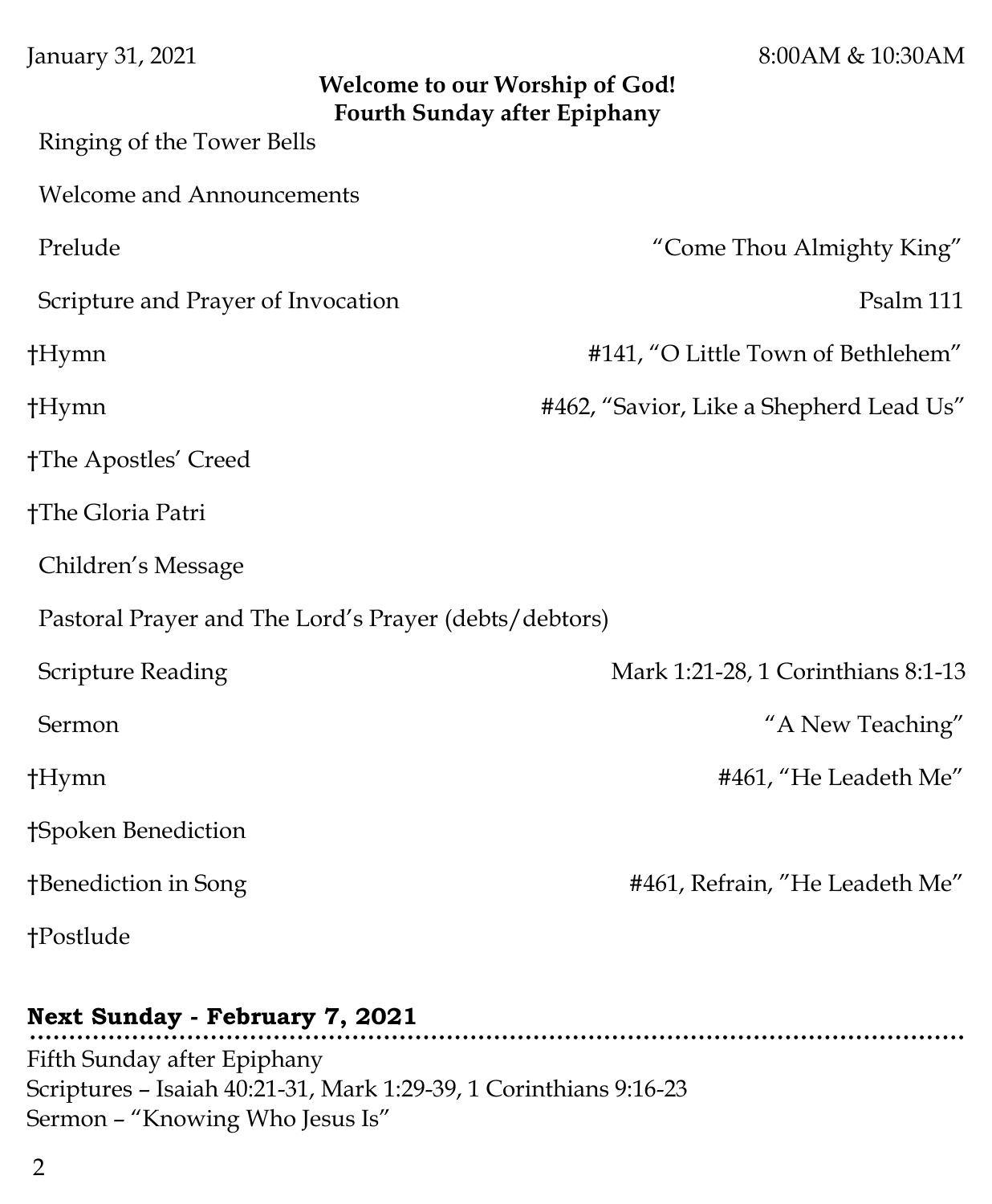#### **Scripture Readings**

**Psalm 111** Praise the LORD. I will extol the LORD with all my heart in the council of the upright and in the assembly. <sup>2</sup> Great are the works of the LORD; they are pondered by all who delight in them. <sup>3</sup> Glorious and majestic are his deeds, and his righteousness endures forever. <sup>4</sup> He has caused his wonders to be remembered; the LORD is gracious and compassionate. <sup>5</sup> He provides food for those who fear him; he remembers his covenant forever. <sup>6</sup> He has shown his people the power of his works, giving them the lands of other nations. <sup>7</sup> The works of his hands are faithful and just; all his precepts are trustworthy. <sup>8</sup> They are steadfast for ever and ever, done in faithfulness and uprightness. <sup>9</sup> He provided redemption for his people; he ordained his covenant forever- holy and awesome is his name. <sup>10</sup> The fear of the LORD is the beginning of wisdom; all who follow his precepts have good understanding. To him belongs eternal praise.

**Mark 1:21-28** They went to Capernaum, and when the Sabbath came, Jesus went into the synagogue and began to teach. <sup>22</sup> The people were amazed at his teaching, because he taught them as one who had authority, not as the teachers of the law. <sup>23</sup> Just then a man in their synagogue who was possessed by an evil spirit cried out, <sup>24</sup> "What do you want with us, Jesus of Nazareth? Have you come to destroy us? I know who you are-- the Holy One of God!" <sup>25</sup> "Be quiet!" said Jesus sternly. "Come out of him!" 26The evil spirit shook the man violently and came out of him with a shriek. <sup>27</sup> The people were all so amazed that they asked each other, "What is this? A new teaching-- and with authority! He even gives orders to evil spirits and they obey

him." <sup>28</sup> News about him spread quickly over the whole region of Galilee.

**1 Corinthians 8:1-13** Now about food sacrificed to idols: We know that we all possess knowledge. Knowledge puffs up, but love builds up. <sup>2</sup> The man who thinks he knows something does not yet know as he ought to know. <sup>3</sup> But the man who loves God is known by God. <sup>4</sup> So then, about eating food sacrificed to idols: We know that an idol is nothing at all in the world and that there is no God but one. <sup>5</sup> For even if there are so-called gods, whether in heaven or on earth (as indeed there are many "gods" and many "lords"), <sup>6</sup> yet for us there is but one God, the Father, from whom all things came and for whom we live; and there is but one Lord, Jesus Christ, through whom all things came and through whom we live. <sup>7</sup>But not everyone knows this. Some people are still so accustomed to idols that when they eat such food they think of it as having been sacrificed to an idol, and since their conscience is weak, it is defiled. <sup>8</sup> But food does not bring us near to God; we are no worse if we do not eat, and no better if we do. <sup>9</sup> Be careful, however, that the exercise of your freedom does not become a stumbling block to the weak. <sup>10</sup> For if anyone with a weak conscience sees you who have this knowledge eating in an idol's temple, won't he be emboldened to eat what has been sacrificed to idols? <sup>11</sup> So this weak brother, for whom Christ died, is destroyed by your knowledge. <sup>12</sup>When you sin against your brothers in this way and wound their weak conscience, you sin against Christ. <sup>13</sup> Therefore, if what I eat causes my brother to fall into sin, I will never eat meat again, so that I will not cause him to fall.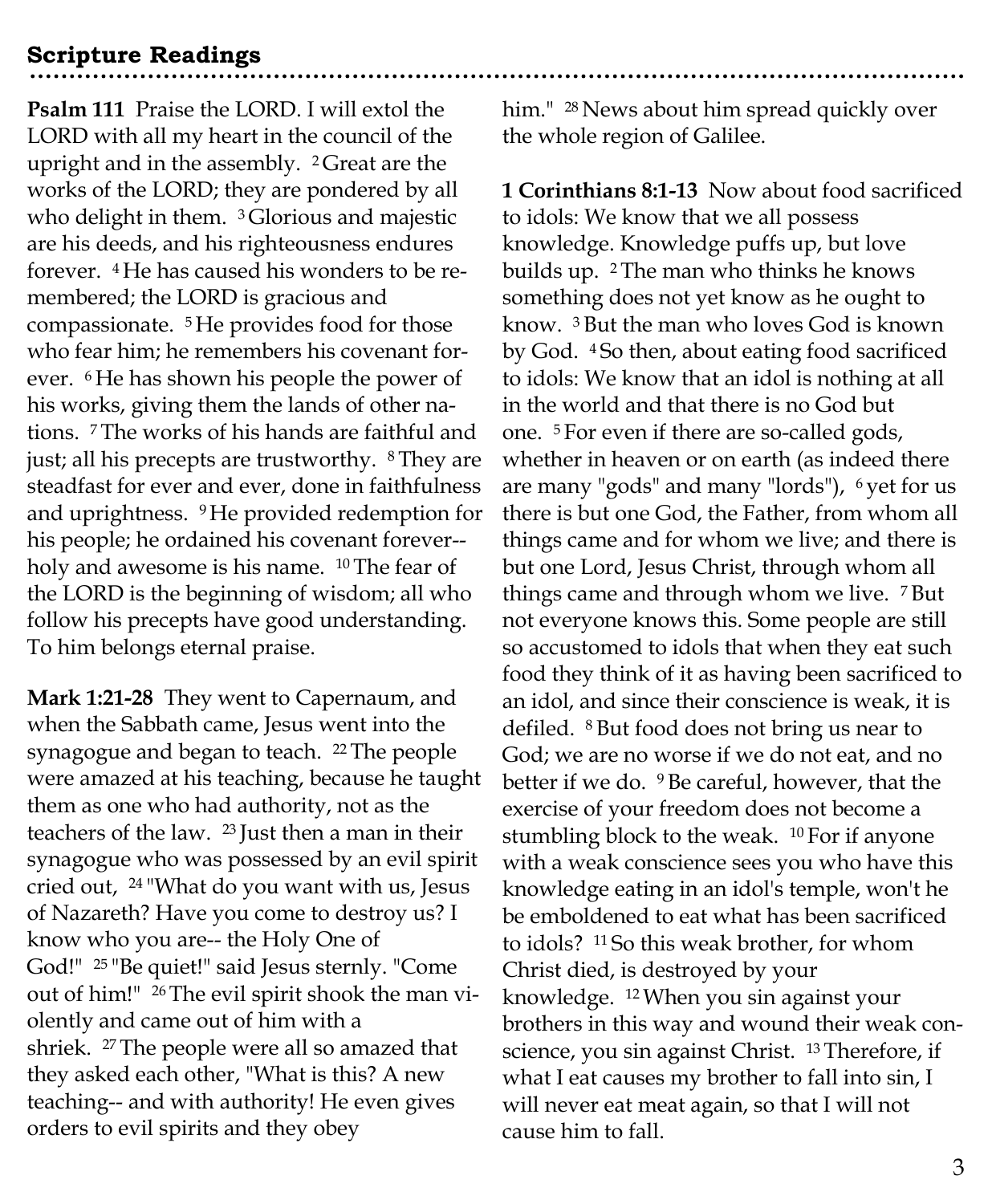#### **Sermon Notes**

Sermon "A New Teaching" Scripture Mark 1:21-28, 1 Corinthians 8:1-13 (Revised Common Lectionary Reading)

The Setting

- At a synagogue in Capernaum on a Sabbath day
- Capernaum, home of Peter, a base of operation for the Galilean ministry of Jesus
- $\bullet$  Jewish custom permitted recognized visiting teachers to speak (Acts 13:15)

The Characters

- Jesus and his first disciples
- People at the synagogue
- Teachers of the law (not mentioned, but surely present)
- A man, possessed by an evil spirit
- $\triangleleft$  Evil spirit(s) (us)

Focal Points

- Teaching what Jesus taught is unknown only the reaction of the people is known
- The authority of Jesus no quoting of authorities, straight from God
- Interruption Jesus responded
- Jesus of Nazareth evil spirits knew who Jesus was; knew his mission to destroy
- Jesus came to destroy the power of Satan 1 John 3:8
- The words and actions of Jesus spoke volumes, and news about him spread

Application

- Do I recognize the authority of Jesus in every aspect of my life? What must I address?
- Am I relying on my own knowledge? Am I truly drawing knowledge from the Bible? What am I doing with my knowledge that glorifies Christ?
- How could, or how are, my actions seen by others? Building up or a stumbling block?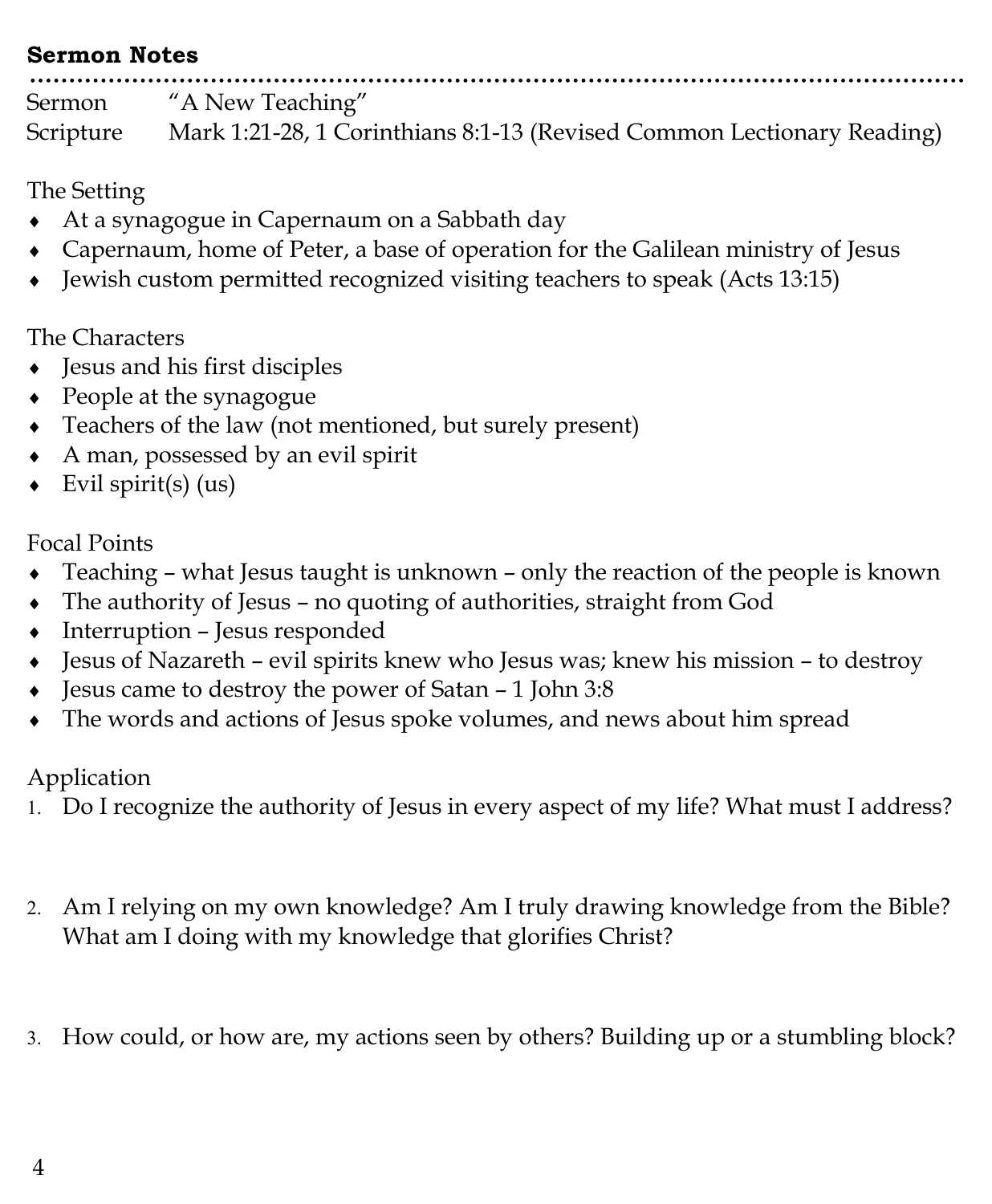#### **Announcements:**

- The family of Kenny Walker IV created a CaringBridge page to keep family and friends updated on Kenny's recovery over the next several weeks. You can access Kenny's page by going to www.caringbridge.org/visit/ kennywalkeriv or by searching for Kenny Walker on the CaringBridge homepage, www.caringbridge.org.
- In celebration of Shirley Wyse's 90th Birthday on 2/4, the family is hoping people of the congregation can send Shirley a birthday card to lift up her spirits and help her celebrate this milestone! Cards can be mailed to Shirley's attention at Genacross Lutheran Services, 1036 South Perry Street, Napoleon, Ohio, 43545.
- Live Stream Tech Needed: The Sunday morning Live Stream Team is in need of one additional tech to help with worship services during the months of April through July. If interested and available, please contact Jocelyn in the church office at 419-446-2545 or via text message at 419-575-4218.

### **Distance Worship**

We continue to offer distance worship options. Join us on Sunday mornings at 8:30AM on 96.1 WMTR to listen to last week's worship service. Our 10:30AM worship service is streamed via YouTube Live, which can be accessed on the St. John's Christian Church website at www.stjohnsarchbold.org.

# **February Mission-A-Month**

## **Archbold FISH Food Pantry**

St. John's will collect food and personal care items as well as monetary donations in support of the Archbold FISH Food pantry throughout the month of February. Food and personal care items can be dropped off to the large white box outside of the Chapel and monetary donations can be made using your weekly offering envelopes or by going to stjohnschristianchurch.breezechms.com/ give/online.



# **Health and Safety Guidelines**

We encourage everyone to abide by these hygiene and safety practices:

- Wear a facial covering when in the building, unless you meet one of the exemptions.
- Sanitize/wash hands frequently and cover coughs and sneezes.
- Stay home if you are sick, not feeling well, or live with or care for someone who is sick or not feeling well.
- Maintain 6' distancing, including in the pews. Be mindful of people around you.
- Individuals and families seated in the back of the sanctuary should exit first.
- Offerings will be received in plates at the sanctuary doors. They can also be mailed to/dropped off at the church office or given online at

stjohnschristianchurch.breezechms.com.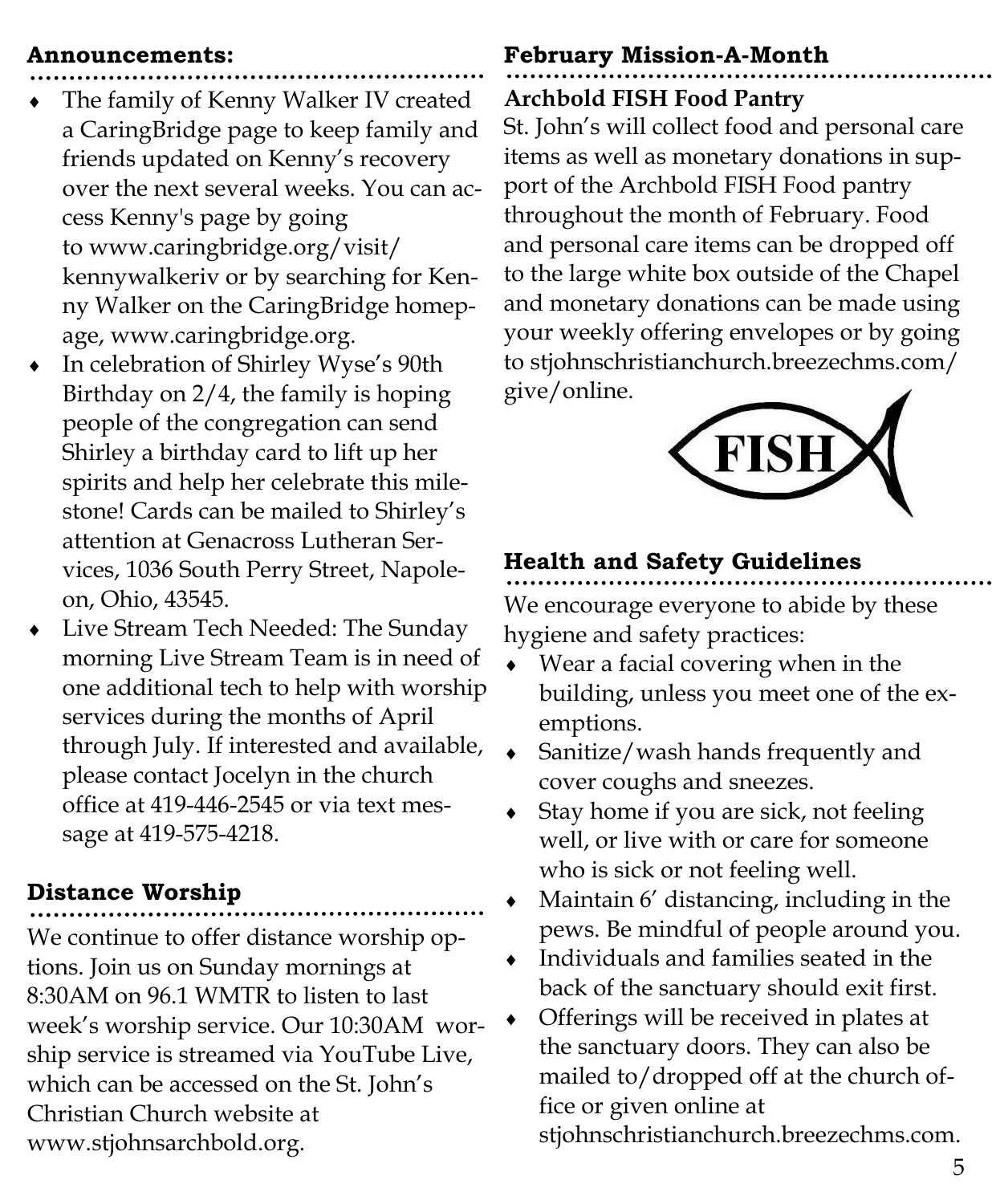### **Welcome!**

#### **Guests and Visitors**

Welcome to SJCC! We are so glad you have chosen to join us as we worship the Lord together. We hope you feel God's love in a new, refreshing way. You can learn more about our church by visiting the "New to SJCC" page on our website at www.stjohnsarchbold.org/newtosjcc or by picking up a copy of "Getting to Know St. John's Christian Church: Visitor Brochure" at the literature rack near the office.

### **Mother's Room/Diaper Changing Station/Nursery Care**

We have a Mother's Room located near our sanctuary, currently limited to one family at a time. Nursery care for infants and pre-kindergarten children is currently suspended. A diaper changing station is located in the Mother's Room. We kindly ask you to sanitize items after use (i.e. changing pad, toys, etc.) using the wipes provided as a respectful gesture to other families with small children in need of the room.

**Large Print Bulletins** are available on a table in the sanctuary narthex.

**Hearing Assistance** is provided by our system for hearing aids with a "loop system" switch position.

| Sun | 8:00AM  | Worship (Sanctuary)                   |
|-----|---------|---------------------------------------|
|     | 8:30AM  | Pause for Praise (96.1 WMTR)          |
|     | 9:15AM  | B.A.S.I.C./Forerunners, Women's Class |
|     | 10:30AM | Worship (Sanctuary and YouTube Live)  |
|     | 6:00PM  | Seekers (Kuntz Home)                  |
| Mon | 11:00AM | <b>Staff Meeting (Office Closed)</b>  |
| Tue | 9:15AM  | Bible Study (Fireside Room)           |
|     | 7:00PM  | Mission Committee (Fireside Room)     |
|     | 7:00PM  | Zoom Meeting - CE Leaders             |
| Wed | 8:30AM  | Moms in Prayer (Fireside Room)        |
|     | 7:00PM  | Men's Ministry (Chapel)               |
| Sun | 8:00AM  | Worship (Sanctuary)                   |
|     | 8:30AM  | Pause for Praise (96.1 WMTR)          |
|     | 9:15AM  | B.A.S.I.C./Forerunners, Women's Class |
|     | 10:30AM | Worship (Sanctuary and YouTube Live)  |
|     |         |                                       |

### **Week of January 31 at St. John's Christian Church**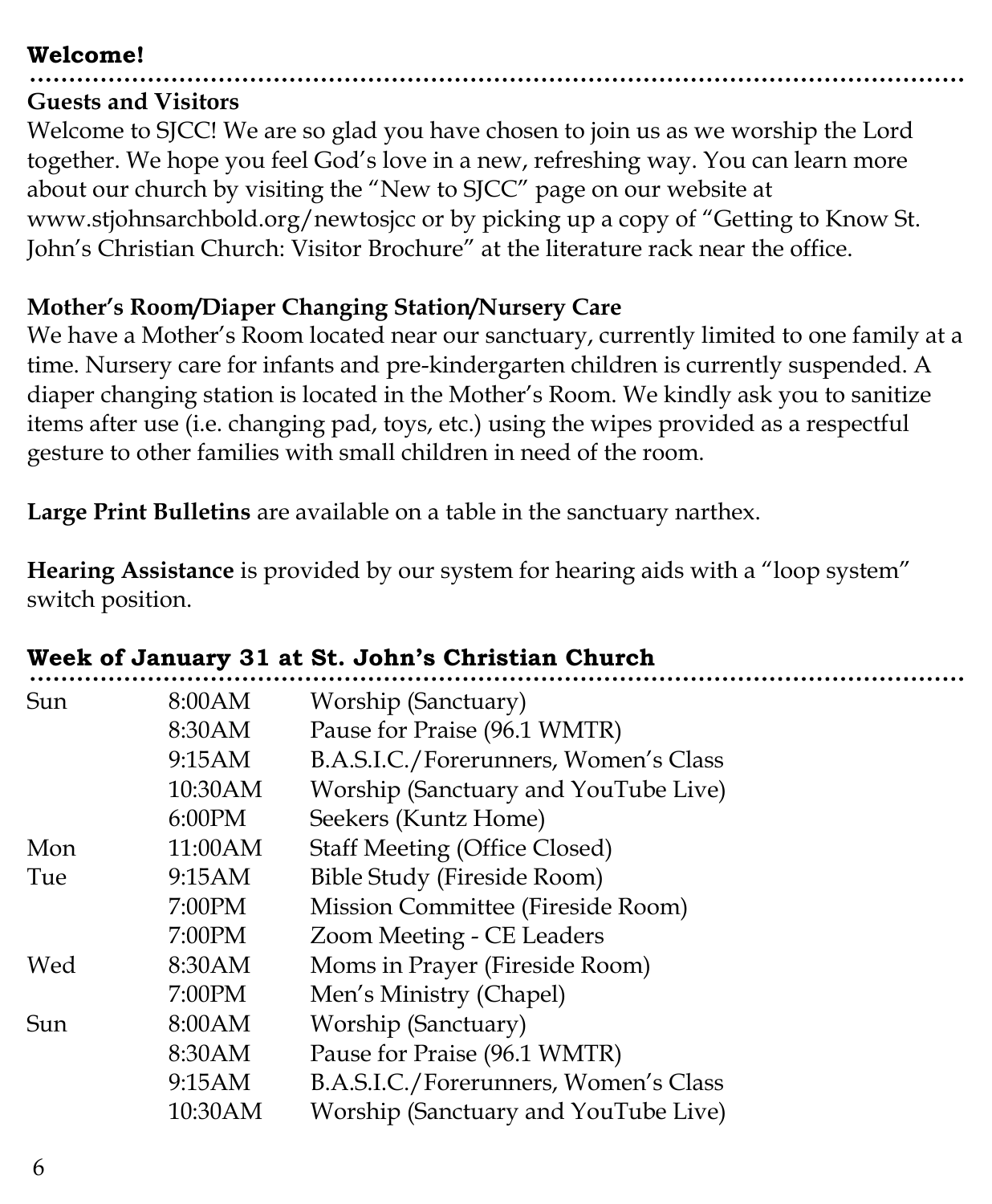## **Congregational Prayer**

God of every time and place, God of all mercy and peace, sharpen our awareness of the authority of Jesus. Jesus spoke the truth and he acted in truth in the synagogue. As Jesus cleansed the man possessed, we ask for him to cleanse our minds and thoughts. Enable us to make wise and careful choices as we live each day, forsaking the sinful pleasures of the world while experiencing the joy of peace in Christ. We seek your encouragement, mighty God, to help us step forward as people unafraid of choices, even when they involve moral dilemmas and gray areas of ethics. Guide us by the teachings of Jesus, guide us by your enlightening Spirit. Remind us always that you call us to act in a world where right answers can be elusive, so we depend upon your Word for direction. In your glory, we pray. Amen.

## **Discovery Daily Devotional Guides**

Discover Daily Devotional Guides are available in the hallway literature rack in the narthex (suggested donation \$6 each). You can also access the guide online at https:// scriptureunion.org/discovery/. Below is the list of daily readings for this week:

| February 1 – Welcome to the Family TreeGenesis 10:1-32 |  |
|--------------------------------------------------------|--|
| February 2-The Tower of BabylonGenesis 11:1-32         |  |
| February 3-God Keeps His PromisesGenesis 12:1-9        |  |
|                                                        |  |
|                                                        |  |
|                                                        |  |

### **Today's Worship Servants**

| Accompanist      | (Both) Lynne Christman      |                       |
|------------------|-----------------------------|-----------------------|
| Song Leader      | (Both) Roger Zimmerman      |                       |
| Easy Worship     | (Both) Kelly Ducey          |                       |
| Sound Tech       | (8:00) Angie Neuenschwander | $(10:30)$ James Grime |
| Live Stream Tech | (10:30) Jocelyn Walker      |                       |
| Video Tech       | (Both) Dean Sauder          |                       |
| 8:00AM Usher     | Jim Grieser                 |                       |
| Head Usher       | <b>Steve Walker</b>         |                       |
|                  |                             |                       |